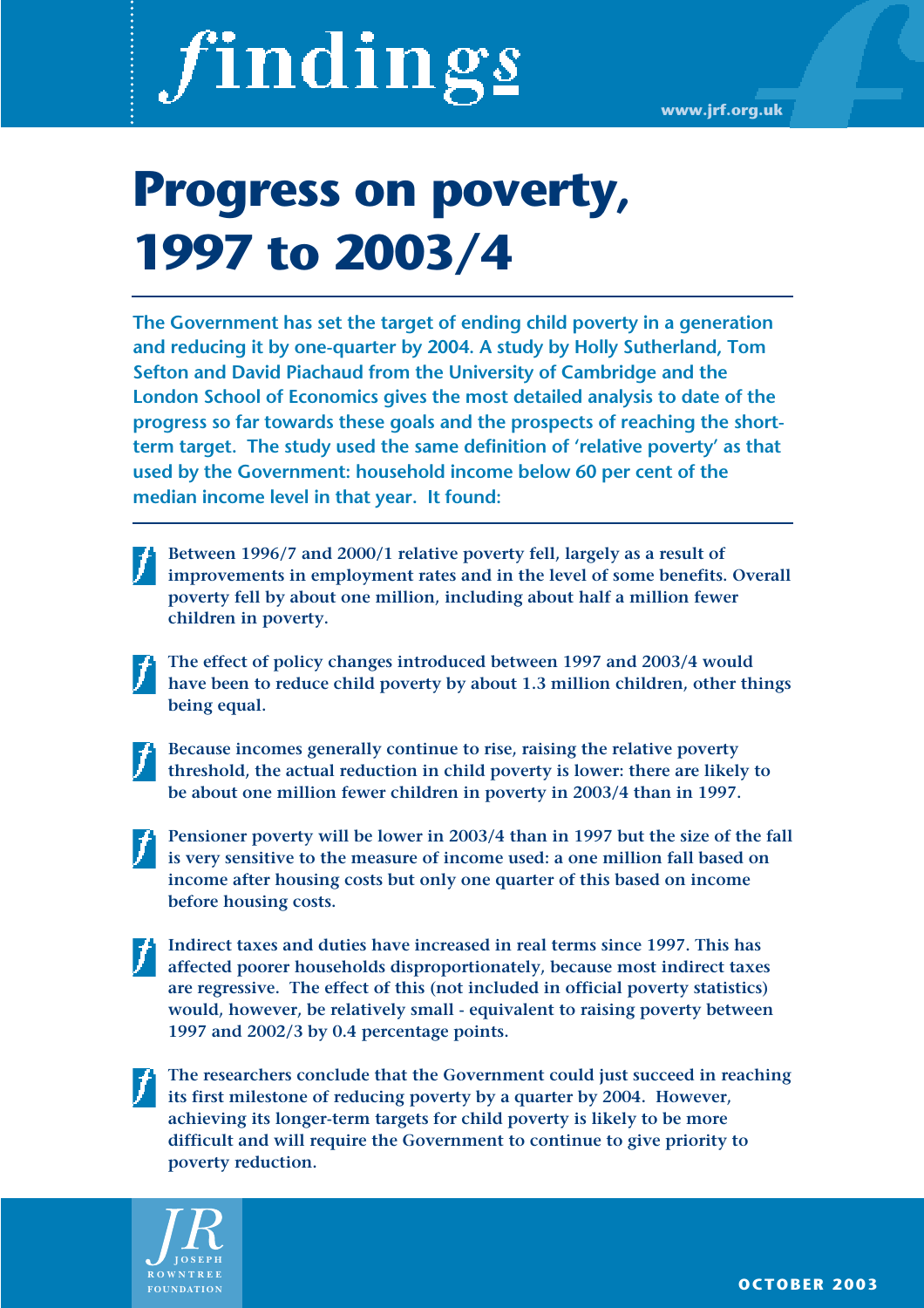# **Introduction**

Tackling child poverty has come to be a key policy goal of the Government with a specific target of reducing it by one quarter from the 1998/9 level by 2004. It is a central element in the Government's programme to promote 'Opportunity for All'.

The purpose of the research reported here was to examine the evidence on what had been achieved between 1997 and 2000/1 and what the prospects were up to 2003/4.

The study examined the same data using the same definition of poverty as used by the Government (see Box 1). Future prospects were explored using POLIMOD, the University of Cambridge microsimulation model. In addition, the study assessed the effects of changes in indirect taxation, which are not normally considered when evaluating changes in poverty.

#### Box 1: **Defining poverty**

The study uses the same definition of poverty as used by the Government in *Opportunity for All* (DWP, 2002).

The poverty line is 60 per cent of median income level – where the median is the level of income after direct taxes and benefits, adjusted for household size, such that half the population is above the level and half below it. This definition is a standard that changes as median income levels change; it is a measure of relative poverty.

Because housing costs vary greatly and do not necessarily change in line with incomes generally, the study assessed incomes both before and after housing costs.

# **Policy changes 1997 to 2003/4**

The principal policy changes directed at reducing poverty since 1997 have been the introduction of or increases in:

- National Minimum Wage;
- Working Families Tax Credit and Income Support changes targeted on children (replaced and enhanced by Child Tax Credit and Working Tax Credit);
- Minimum Income Guarantee for Pensioners (replaced and enhanced by the Pension Credit);
- Winter Fuel Payments.

Changes to income tax and National Insurance contributions as well as some benefits not listed above have also affected poverty. Some changes increase (or

decrease) poverty directly, and some shift the poverty line up (or down).

The effect of employment policies such as the introduction of New Deals for young people, the longterm unemployed, lone parents, disabled people and others will have had an additional impact.

# **Effects 1997 to 2000/1**

Analysis of the Family Resources Survey showed that between 1996/7 and 2000/1 there was some considerable progress with regard to children, but less progress with regard to poverty among other groups.

The overall explanation for the changes in relative poverty that occurred between 1996/7 and 2000/1 is fairly clear. The relative poverty line rose by about one-tenth in real terms. There was little change in family composition or in the shape of the earnings distribution. Two things did change. Most significantly, unemployment fell and more households had someone in paid employment. Second, policy on benefits and tax credits clearly disadvantaged some and helped others. Those with benefits falling relative to incomes generally were more likely to be losers. They included those on the basic state pension, Jobseeker's Allowance and Incapacity Benefit and those on Income Support who did not have children. (In addition, lone parent benefits were abolished.) Those more likely to gain were those with children, particularly low earners in employment, and this was a major factor in the reduction by some half a million in the number of children in poverty.

## **Changes in poverty up to 2003/4**

The combined effect on poverty of all the changes to tax and benefit policies between 1997 and 2003/4 was assessed using the microsimulation model, POLIMOD.

#### *Child poverty*

In 1997 between one-quarter and one-third of children – 3 to 4 million children, depending on the measure of income used – were living in households in relative poverty. This was triple the proportion in poverty in 1979.

The prospect is that the policy measures taken between 1997 and 2003/4 will have resulted in 1.3 million fewer children being in poverty than would otherwise have been the case. This does not mean that actual poverty will have fallen by this amount. With a relative poverty line that rises with the growth in incomes, child poverty in 2003/4 is estimated to be one million less than in 1997. Figure 1 shows how the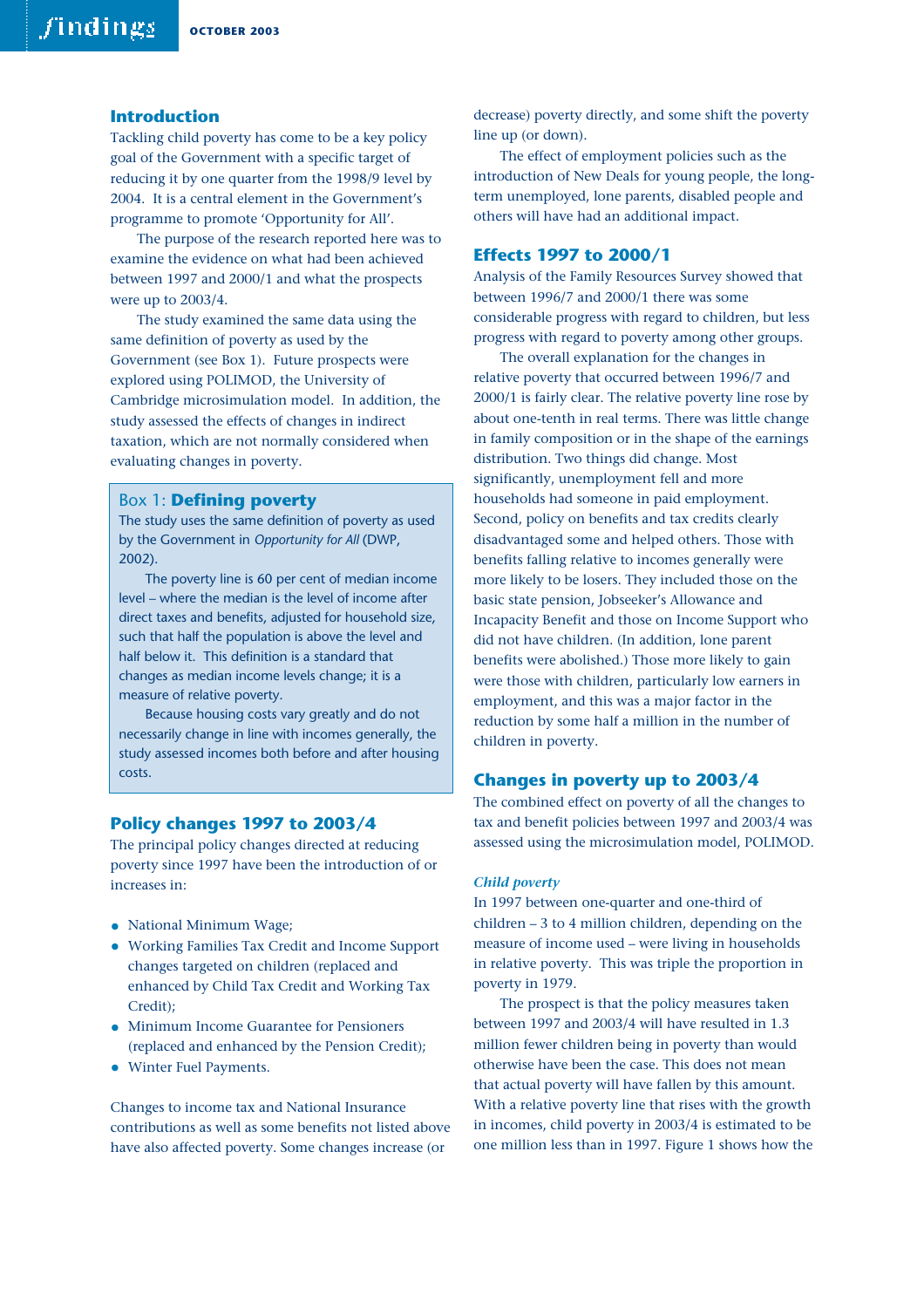policy changes reduce the proportion of children with low household incomes, but also how the poverty line shifts to higher levels as incomes in general rise. For example, in 1997 24 per cent of children were in households with below 60 per cent of median 1997 income. Looking *downwards* along this line shows that six years later only 11 per cent of children are in families with incomes below this level. However, moving *to the right* to adjust for rising overall incomes, shows that 16 per cent were below the higher poverty line of 2003/4.

The researchers estimate that child poverty will be a quarter below its 1998/9 level by 2004 after taking housing costs into account and a third lower before taking housing costs into account. This suggests that the Government's target should be met unless other factors such as employment levels change in an unfavourable direction in which case further redistributive measures will be needed.

#### *Pensioner poverty*

Pensioner poverty showed little change between 1996/7 and 2000/1 but a substantial reduction between 2000/1 and 2003/4; the size of this reduction is very different – between one million and a quarter of a million – depending on whether or not housing costs are taken into account (housing costs are on average lower for pensioners than for the rest of the population) (see Table 1).

# Table 1: **Reductions in poverty before and after housing costs (children and pensioners)**

|                                             | Children               |                                   | <b>Pensioners</b>      |                                   |
|---------------------------------------------|------------------------|-----------------------------------|------------------------|-----------------------------------|
|                                             | <b>Refore</b><br>costs | After<br>housing housing<br>costs | <i>Before</i><br>costs | After<br>housing housing<br>costs |
| Proportional<br>reduction in<br>poverty:    | 33%                    | 24%                               | 13%                    | 45%                               |
| Fall in number<br>in poverty<br>(thousands) | 1.030                  | 1.040                             | 270                    | 1,220                             |

## *The impact of indirect taxes*

On balance, indirect taxes and duties have increased in real terms since 1997 (though they fell between 2000/1 and 2002/3). This has affected poorer households disproportionately, because indirect taxes generally represent a higher proportion of income for those on lower incomes. Lone-parent households have been hit hardest by the above-average increase in tobacco duties. Pensioners have been least affected by changes in indirect taxes, largely because those aged over 75 were exempted from TV licence fees during this period.

Overall reductions in poverty would only be